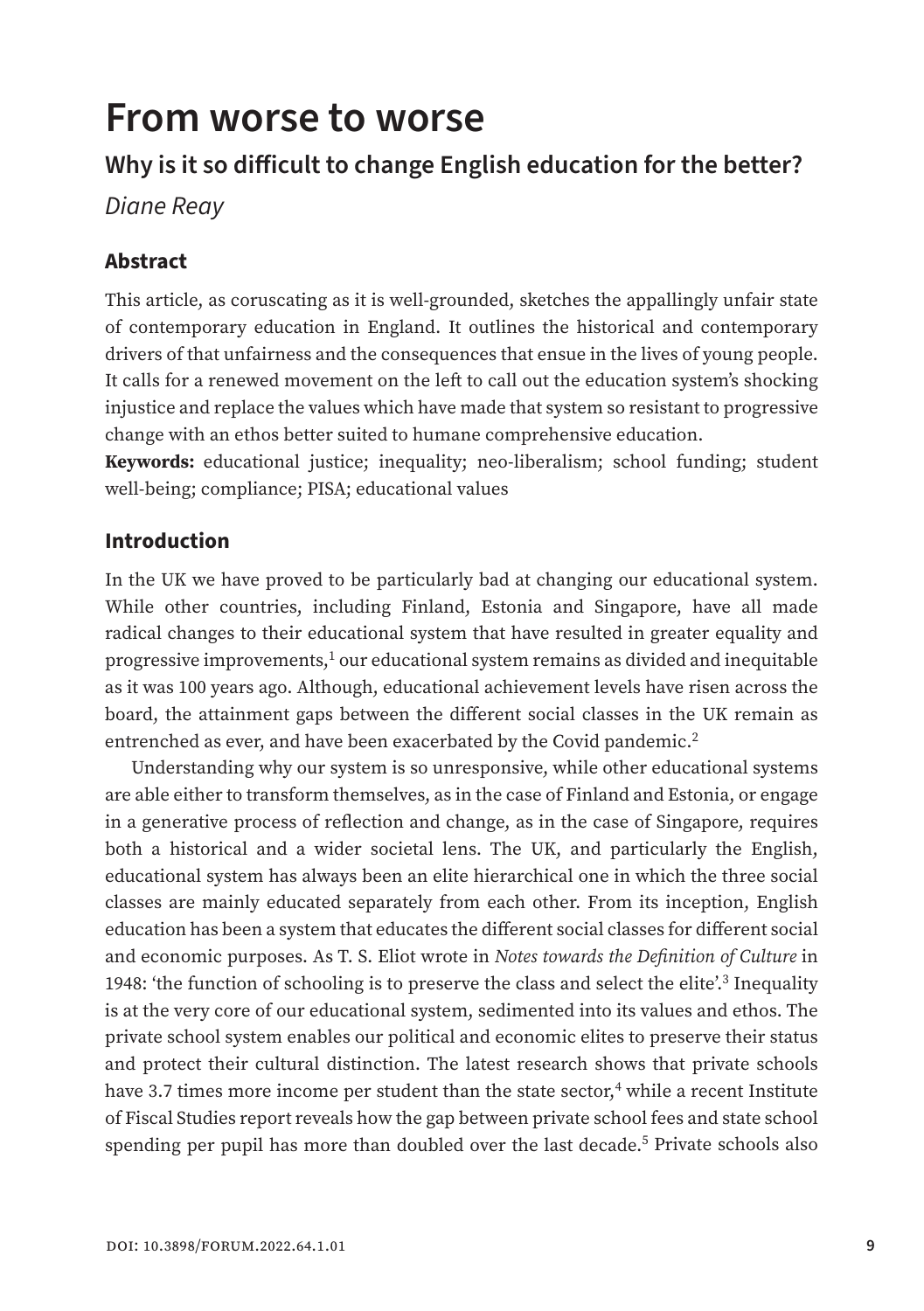remain as socially exclusive as they were 50 years ago with just 1 per cent of their pupils on free bursaries.6

The popular illusion is that our state school system is much more inclusive, educating the different social classes together. But that is a fallacy. Even in the 'heyday' of the comprehensive movement, setting and streaming within schools was endemic.7 Brian Jackson wrote of how the educational system treated children as if they comprised three broad classes – the gold, the silver and the baser metals, a threefold division that had 'magical persistence in popular thinking'.8 It still does. Children of gold are to be found in the private school system. The silver children are primarily in our schools designated as 'good' or 'outstanding' by Ofsted. And if a child of lesser metal manages to gain a place in a so-called good school, they are nearly always relegated to the lower sets. That leaves the children of baser metals in the schools designated inadequate or requiring improvement by Ofsted. Recent research found that schools in the poorest and richest fifth of England, when judged by levels of poverty, received very different grades: only 4 per cent of the most disadvantaged schools were judged 'outstanding', compared with 58 per cent of the most affluent.<sup>9</sup> This is a ratio of 15 to one. The contemporary emphasis on inclusion is primarily babble, having little impact on actual practice in schools. Rather, our state system remains a bipartite system that separates the social classes either into schools that are predominately working- or middle-class or divides them internally between high and low sets.<sup>10</sup>

## **The consequences of compounding historical elitism with contemporary neo-liberalism**

Over the past 40 years, the powerful currents of unfairness, exclusion and elitism that have always run through the English educational system have been reinforced and rechannelled through the neo-liberal drive to markets, privatisation, hyper-competition and individualism. English education has become increasingly fragmented and atomised with a diminishing sense of collectivity and collaboration. This has had serious repercussions for both pupils and teachers' well-being. While the Organisation for Economic Co-operation and Development (OECD) reported that in 78 per cent of education systems students achieved more highly when they co-operated rather than competed with their peers, it also identified the UK as one of four countries, including the US and Brazil, where competition in schools was the most prevalent.11 In the OECD's most recent analysis of PISA (Program for International Student Assessment) results, the UK came 69th out of 72 countries for school students having a positive sense of meaning in life; the UK also had the largest fall in life satisfaction scores for school students, dropping 13 percentage points between 2015 and 2018.12 Over 50 per cent of British schoolchildren reported feeling miserable all or some of the time, the highest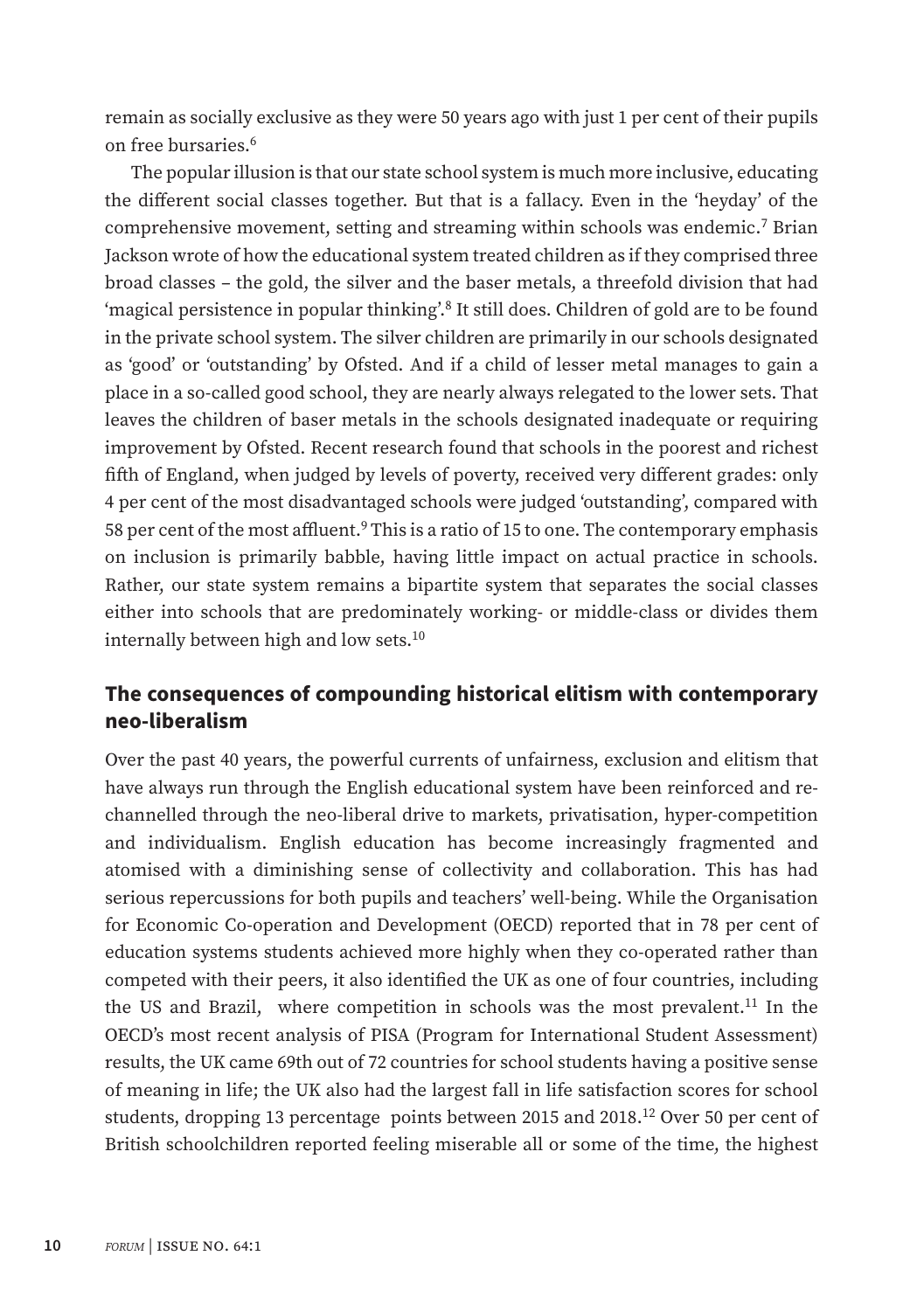percentage for all the OECD countries surveyed.

But it is working-class children who are suffering the most. Further analysis of the PISA data indicated that in 2018 the UK had the second largest social class gap (after Latvia) in life satisfaction among the 24 countries surveyed.<sup>13</sup> British children in the highest socio-economic quarter had a mean life satisfaction score of 6.55 – compared to 5.76 for children in the lowest quarter.

The intense competition in English classrooms is mirrored by the growing competition between schools as 'a league table' mentality, and a corrosive standards agenda, pushed by Ofsted, incentivises schools to compete rather than collaborate with each other.14 Having a test-focused rather than a child-centred education system, a core focus on drill rather than discovery-led learning, and a narrow preoccupation with socalled 'powerful knowledge' at the expense of a broad and balanced curriculum impact on the well-being of teachers as well as children. Equally demoralising has been the deskilling and de-professionalisation of teachers in England. A culture of accountability has resulted in demoralised and fearful teachers, and that demoralisation has been exacerbated by worsening work conditions and a lack of autonomy. Teachers are suffering from the effects of a low-trust culture and the infantilising of a profession that is seen by the governing elite to lack the capacity for independent judgment. An intensification of the processes of de-professionalisation and lack of autonomy are evident in the new initial teacher training (ITT) proposals, overseen by the CEO of a multiacademy trust (MAT). As James Noble-Rogers, executive director of the Universities' Council for the Education of Teachers argues, the proposals: 'represent an existential threat to the very future of the teaching profession and its subsequent ability to provide a high-quality education'.15 The proposals include an excessive level of prescription that reduces teachers to 'executive technicians' (*ibid.*), and a lack of academic autonomy that, I suggest, is calculated to hasten the withdrawal of a number of universities from providing ITT in a deliberate move towards further de-professionalisation.

#### **A political dereliction of duty: losing sight of the common good**

The time for change has never been so urgent. However, changing an education system so that it contributes to building a fairer, more socially just society requires ethical leadership in a society where we have none. The Conservatives have nearly always governed in their own narrow self-interest but particularly so in the post-Brexit era.<sup>16</sup> In particular, our current government has failed the most crucial test of statecraft, which is to govern in the interests of the whole nation.<sup>17</sup> The Conservatives have a track record of appointing education secretaries who have little knowledge of, and expertise in relation to, the education system they are appointed to run. Our current education minister is privately educated, sends his own children to private school and has a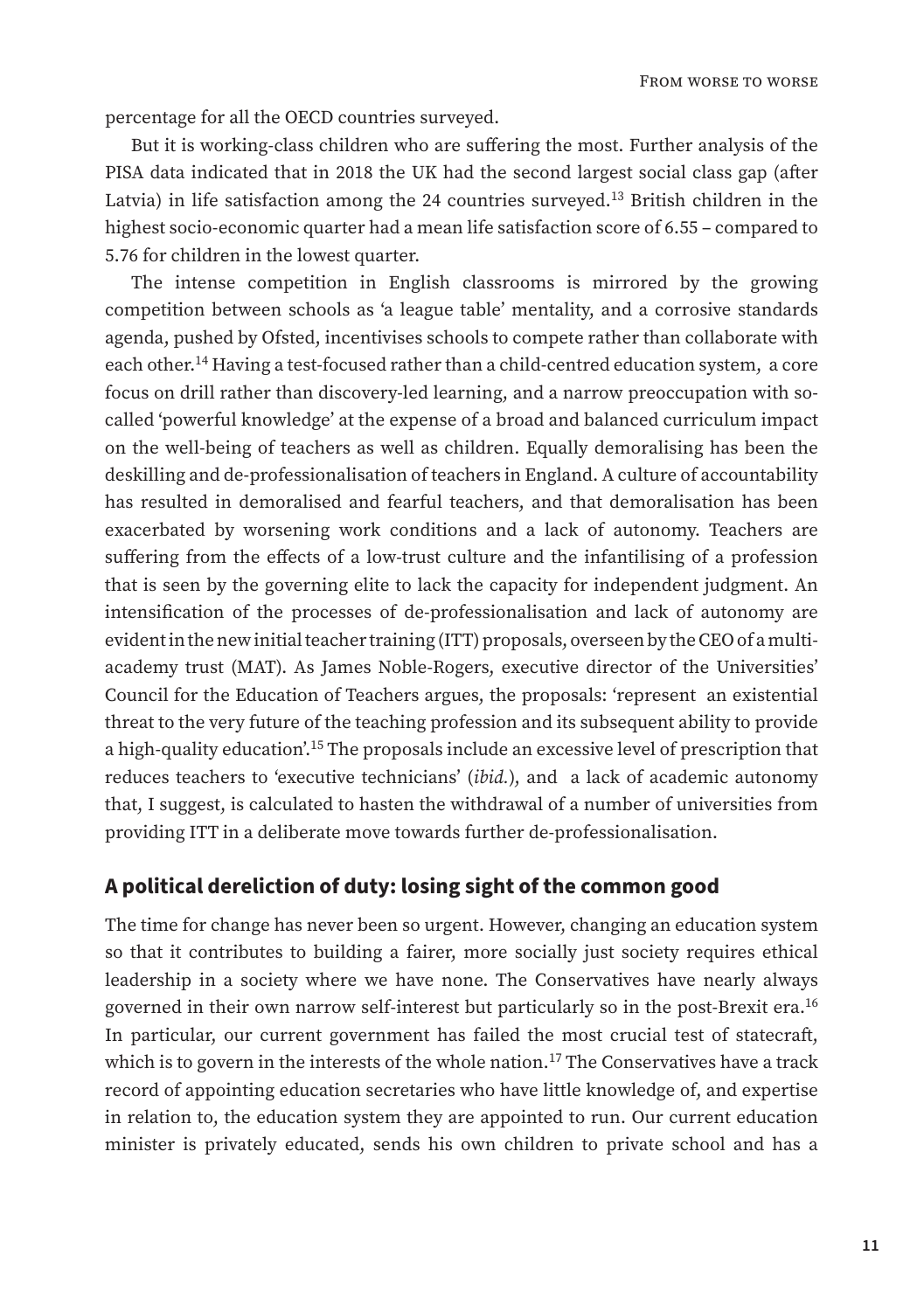property portfolio of over £50 million. Rather, they have exacerbated sectarian divisions and conflicts, both within schools and beyond, in ways which constitute an abdication of leadership. Our mainly privately educated governing elite are poor custodians of a state system which educates groups in society whom many of that elite consider their intellectual and cultural inferiors.18 The Labour Party, instead of attempting to guide and lead public opinion, has been led by it, fashioning its policies from focus group consensus and opinion polls. This is a different sort of abdication, but an abdication nonetheless. Consequently, the policies it advocates, such as removing charitable status from private schools and providing additional mental health support in maintained schools,19 constitute a 'sticking plaster' approach to educational ills, and will do nothing to tackle the causes of educational inequalities.

#### **Making room for love in education**

Where does this leave those of us committed to making the educational system a fairer, more socially just place to teach and learn? Fifty years ago, as a young reception class teacher facing 47 four- and five-year-olds in an ethnically diverse, working-class primary school in inner London, I fervently believed that if I loved and cared enough for all the children in my class I could transform their school experiences, and subsequently their educational opportunities. I had hated and feared my own schooling in equal measure. By turns ignored or singled out for negative teacher attention, my survival as a workingclass child in an environment that saw little value in me was the result of a combination of my own stubborn obstinacy and an inherited value system and community world view that valorised fighting against injustices. I did succeed educationally, but at the cost of my mental health and development as a well-rounded individual. But I failed as a teacher to transform the life chances of the children I taught. That sense of failure was one of the main reasons that, in my mid-40s, I became a student again. After 20 years of teaching, I realised I needed to better understand why and how the English educational system remained impervious to any changes that made a real difference to workingclass children's educational experiences or improved their educational achievement relative to the upper and middle classes.

What I learnt from 30 years of researching education has underscored my intuitive response to educational inequalities 50 years ago. It is the values and ethos that underpin the educational system that we have to change, rather than expect any positive change to emanate from the endless policy implementation of recent decades. We have allowed a harsh judgemental ethos to infuse our increasingly performative educational system, one that, in its preoccupation with results and league table position, pays scant attention to the happiness and well-being of our children and young people. Too many children experience our education system as one enforcing control and compliance.<sup>20</sup> For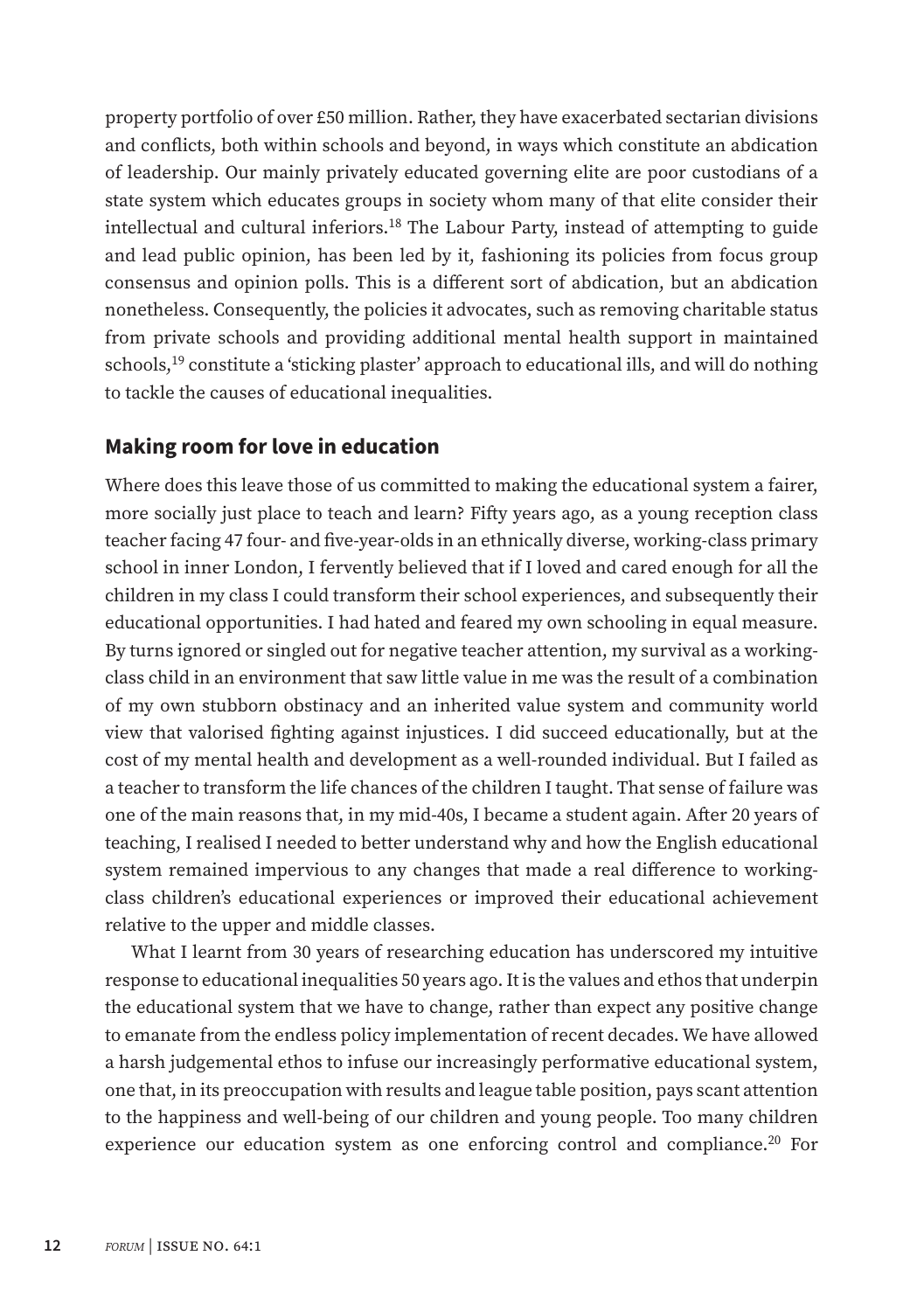example, the contemporary intense focus on discipline through the implementation of behaviour hubs21 has resulted in increasing numbers of secondary school-aged children facing a constant threat of punishment for misdemeanours, such as not having a top button done up, or forgetting a pen.<sup>22</sup> Such transgressions are either recorded on a 'card of shame' students wear round their neck, or else they are sent to 'reflect' in isolation booths, leading to missed time in the classroom and public humiliation. And it is primarily working-class, ethnic minority and, above all, special educational needs and disabilities (SEND) students who are most subject to such cruelties in the name of behaviour management.

Behaviour management dominates all English classrooms in the 'state' sector, from reception, with its superstar charts, upwards. In research I conducted in infant classrooms in 2019, I interviewed 40 five-, six- and seven-year-olds about the incentive systems in their classrooms. While all children liked being designated a superstar, they also talked about being in the warning and caution zones as 'torture', 'shaming' and 'really upsetting'. As well as highlighting the pervasiveness of behaviour management across all stages of education, the research also revealed a harmful culture of individual excellence. Children talked about 'helping your friend being a form of cheating' and that they had to be 'the best of the best' in order to be seen as a really good learner. Over half the children said there could only be one or two superstars in a class, but that they felt a failure if they did not achieve superstar status. We have reached the ignominious position of achieving an educational system that prioritises discipline, control and individual excellence over creativity, critical thinking, collaboration and teamwork.23

I did not succeed 50 years ago because the love and caring I prioritised were never sufficiently valued in the wider educational system. Yet, love and care, then as now, are essential ingredients in a good education system, as well as being central to enabling children to thrive as learners. As John White argues, 'a central task of the school is to reveal to students the manifold forms of love and where possible to nurture their growth'.24 But forms of love, of any variety, appear to be in short supply, particularly for working-class children who have always been feared as potentially unruly. We seem to have ended up with an educational system that expects the worst of working-class children, rather than nurturing the best.

#### **Structures matter**

But 30 years of researching also taught me that structures, and the level and distribution of resources, are also paramount. We no longer have anything that approximates to a comprehensive school system in England. Greany describes the current plethora of school provision: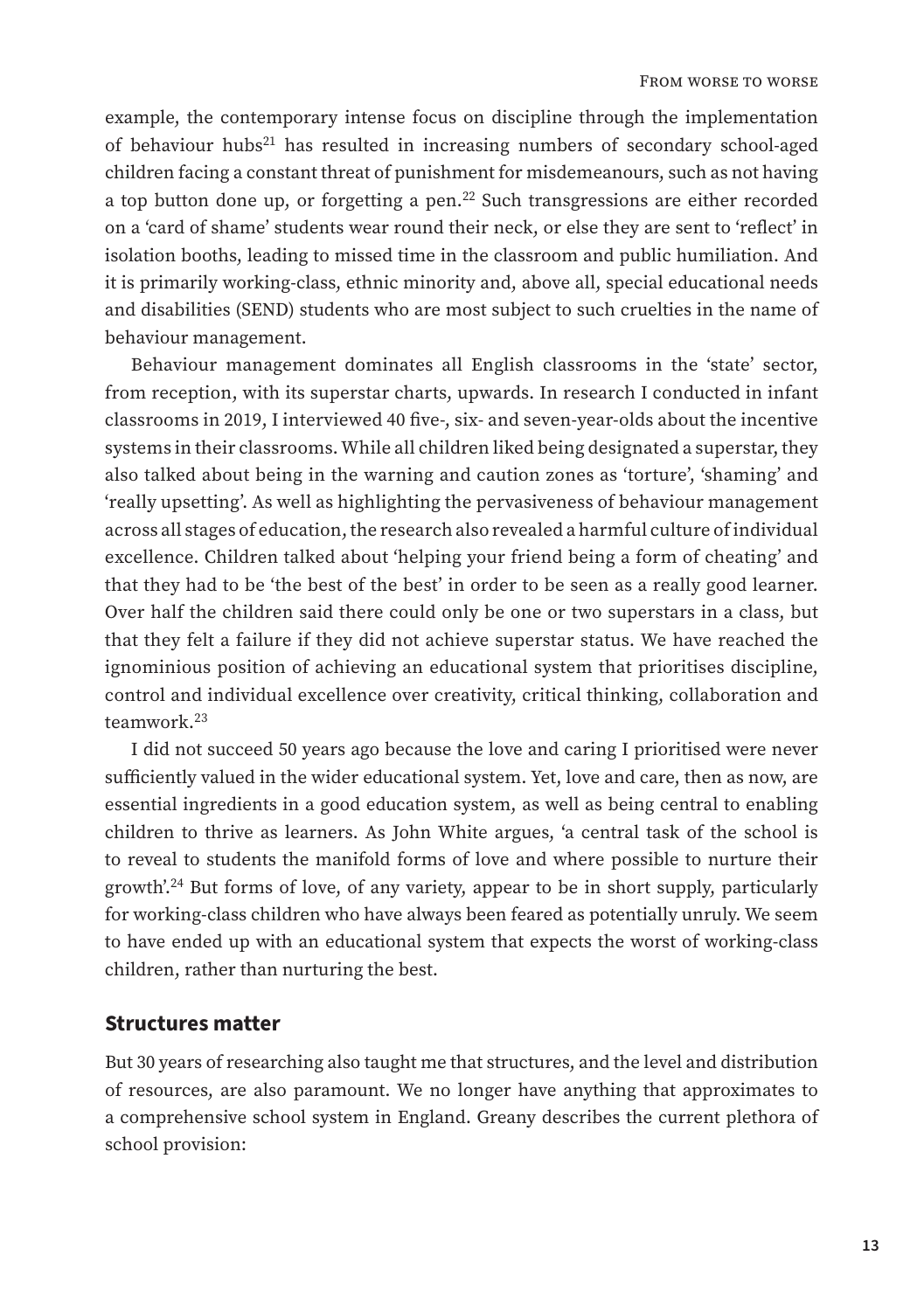At the structural level, in addition to the 152 LAs, by March 2020 there were: around 1200 MATs operating 7600 academies (with each MAT responsible for between two and forty-plus academies); almost 1500 stand-alone academies; eight Regional Schools Commissioners (RSCs – civil servants who oversee the MATs and academies, on behalf of the Secretary of State); around 1500 government designated 'system leader' schools (Teaching School Alliances – TSAs – and National Leaders of Education – NLEs), and a number of quasi-public organisations (e.g. Ambition Institute and the Education Endowment Foundation) fulfilling various ministerial priorities.25

The Greany quote does not capture the full extent of the fragmentation of the English education system. In addition to academies, there are also grammar schools, faith schools and free schools. The current 'mis-structuring' of English education into an excess of school types, all with different funding regimes, modes of governance and varying levels of autonomy, has resulted in the mass privatisation of the education system, which will take major legislation to reverse. It has also allowed inequalities in resource allocation to pass largely unnoticed.

A report on free schools found that by 2017 an average of approximately £8.6 million had been spent for each free school that was currently open, a sum far greater than the amount spent over the same period on state-maintained schools.<sup>26</sup> Academies too are more expensive to run than state-maintained schools, despite having a significantly lower rate of pupils eligible for free school meals than their local authority school counterparts: 12.3 per cent compared to 19.5 per cent.<sup>27</sup> So the allocation of funding between different types of schools is unfair. But so is the allocation of funding to different types of students. Overall, school spending per pupil in England fell by 9 per cent in real terms between 2009-10 and 2019-20. This represents the largest cut in over 40 years.<sup>28</sup> But that fall has been greatest in the most deprived schools, which experienced a 13 per cent real-terms fall in spending per pupil between 2014-15 and 2018-19, compared with a 7 per cent fall among the least deprived schools.<sup>29</sup> We have a pupil premium system that is supposed to support the learning of our most deprived learners. But it has never been sufficient to compensate for their much lower levels of family resources, and at a time of coronavirus, when the extent of that disparity in resources has been cruelly exposed, is being stripped back even further.

This, then, is the educational status quo we need to change in order to have a fair, socially just educational system. And changes must address all levels of the system, engaging with macro concerns around structure, and micro issues of teaching and learning in classrooms, as well as questions around the purpose of education.

#### **Better ways of educating**

International comparisons of educational systems are beset with conceptual and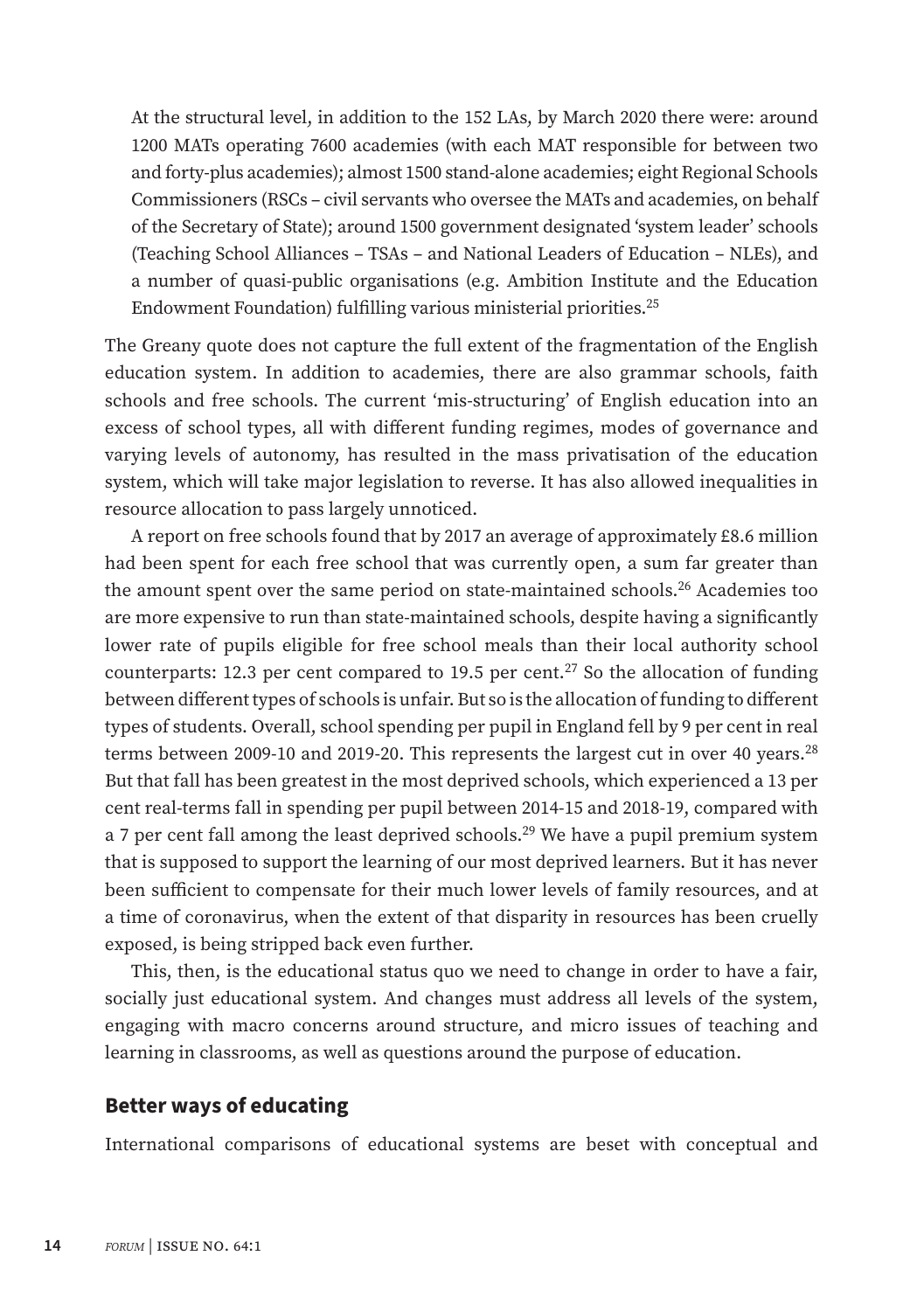practical difficulties, and adopting policies from abroad is confounded by national differences of culture, geography and scale. Yet, regardless of those difficulties, over the past 50 years we have adopted many policy initiatives from the US without, I would argue, informed reflection either on their efficacy or their contribution to socially just education. With those reservations in mind, I want to suggest that there are aspects of the educational systems in the countries I referred to at the beginning of this article that English education could learn from.

Pasi Sahlberg argues that: 'we should reconsider those education policies that advocate choice, competition and privatisation as the key drivers of sustained educational improvement. None of the best-performing education systems today rely primarily on them'.30 Two of the best-performing systems he was referring to are in Finland and Estonia.31 Both combine high attainment with some of the most equitable outcomes of all the countries participating in  $PISA.<sup>32</sup>$  They both have a social class achievement gap that is a fraction of the one in England. Where our system valorises individual excellence, they prioritise the common good. In place of our incoherent, unfairly funded, fragmented system, they have comprehensive school systems which are well supported at national, regional and local levels. Both countries see the value of well-supported, highly trained and well-prepared teachers who merit considerable autonomy and respect. Their educational systems have a strong explicit focus on equality, and recognise the importance of providing adequate extra resources for both SEND and disadvantaged students. In response to the challenges of the 21st century, they have recently prioritised creativity and critical thinking in their curriculum offer. Furthermore, schools in both Finland and Estonia are commonly viewed not only as centres of learning but of caring. In the pressurised, inequitable, underfunded system we have in England, caring has never really been part of the agenda, and that is probably even less the case with the current preoccupation with performance, targets and accountability. There is little space for caring, let alone love, in our educational system. Instead, we have growing mistrust and ignorance of those who are different from ourselves, as children continue to be educated in social-class silos, and there is little attempt to ameliorate that mistrust and ignorance through either the provision of the curriculum or pedagogic approaches.

#### **Conclusion**

There has been enormous change in English education over the last few decades, but it has been a right-wing transformation rather than any movement to make the system fairer. The current Conservative government, and the ones before it, are using the educational system as a vehicle to drive changes they want to see in education and wider society – privatisation, marketisation, traditionalism, individualism and self-reliance.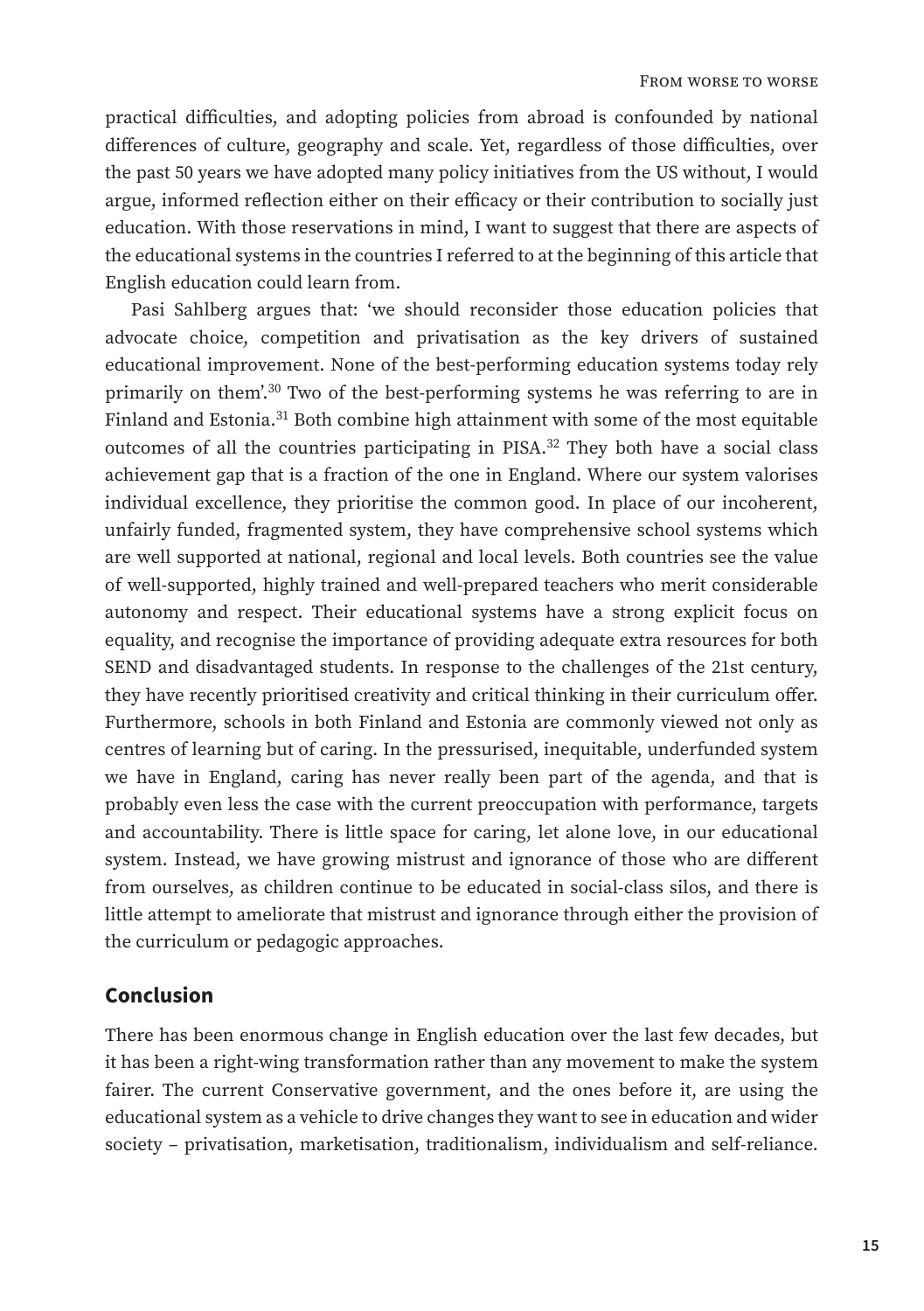They are also intent on sedimenting the values of hierarchy, competition, elitism and individual excellence they have valued in their own, often private, education. And because our elite have always been seen to know better than the rest of the population, this right-wing transformation of state education has happened with surprisingly little resistance and critical comment. We have reached a pass in the 21st century where we are still entrusting our state educational system to a group in society who are not prepared to send their own children to the schools the vast majority of children attend. This is not to deny the brilliant campaigning work carried out by organisations such as More-than-a-Score, the Socialist Education Association, the Anti-Academies Alliance and, of course, the National Education Union. But it will never be enough to counter a right-wing elite with the power and resources to push through any ideological changes they want to make. I would argue that the first step to any change for the better is to recognise the appallingly unfair state English education is in and the power of the forces opposing improvement. Only then can we on the left work collectively to challenge effectively. Perhaps with a growing recognition of how broken our educational system is, we can grow a united grassroots movement for transformation, because that is what it will take to enable an educational system that works for all children, not just the few.

**Diane Reay** grew up in a working-class, coalmining community before becoming a primary school teacher for 20 years. She is now a Visiting Professor at the LSE and Emeritus Professor of Sociology of Education at the University of Cambridge. Her main research interests are social justice issues in education, Pierre Bourdieu's social theory, and cultural analyses of social class, race and gender. Her most recent book is *Miseducation: Inequality, Education and the Working Classes,* Policy Press, 2017.

dr311@cam.ac.uk

#### **Notes**

1. See: Pasi Sahlberg, *Finnish Lessons: what can the world learn from educational change in Finland?*, New York, Teachers College Press, 2021; I. Henno, 'Experience in using PISA for improving the quality and equity of education', Research presentation from the conference Quality Education for Better Schools, Results and Future, organised by UNICEF and the Ministry of Education in Podgorica, 8-10 July 2014**;** Organisation for Economic Co-operation and Development, *OECD Reviews of School Resources*, *Estonia*, Geneva, OECD, 2016.

2. Hodder SchoolDash, 'The impact of lockdown on children's education: a [nationwide analysis', 2020, https://www.risingstars-uk.com/media/Rising-Stars/](https://www.risingstars-uk.com/media/Rising-Stars/Assessment/Whitepapers/RS_Assessment_white_paper_1.pdf) Assessment/Whitepapers/RS\_Assessment\_white\_paper\_1.pdf

3. T. S. Eliot, *Notes towards the Definition of Culture*, London, Faber & Faber, 1948.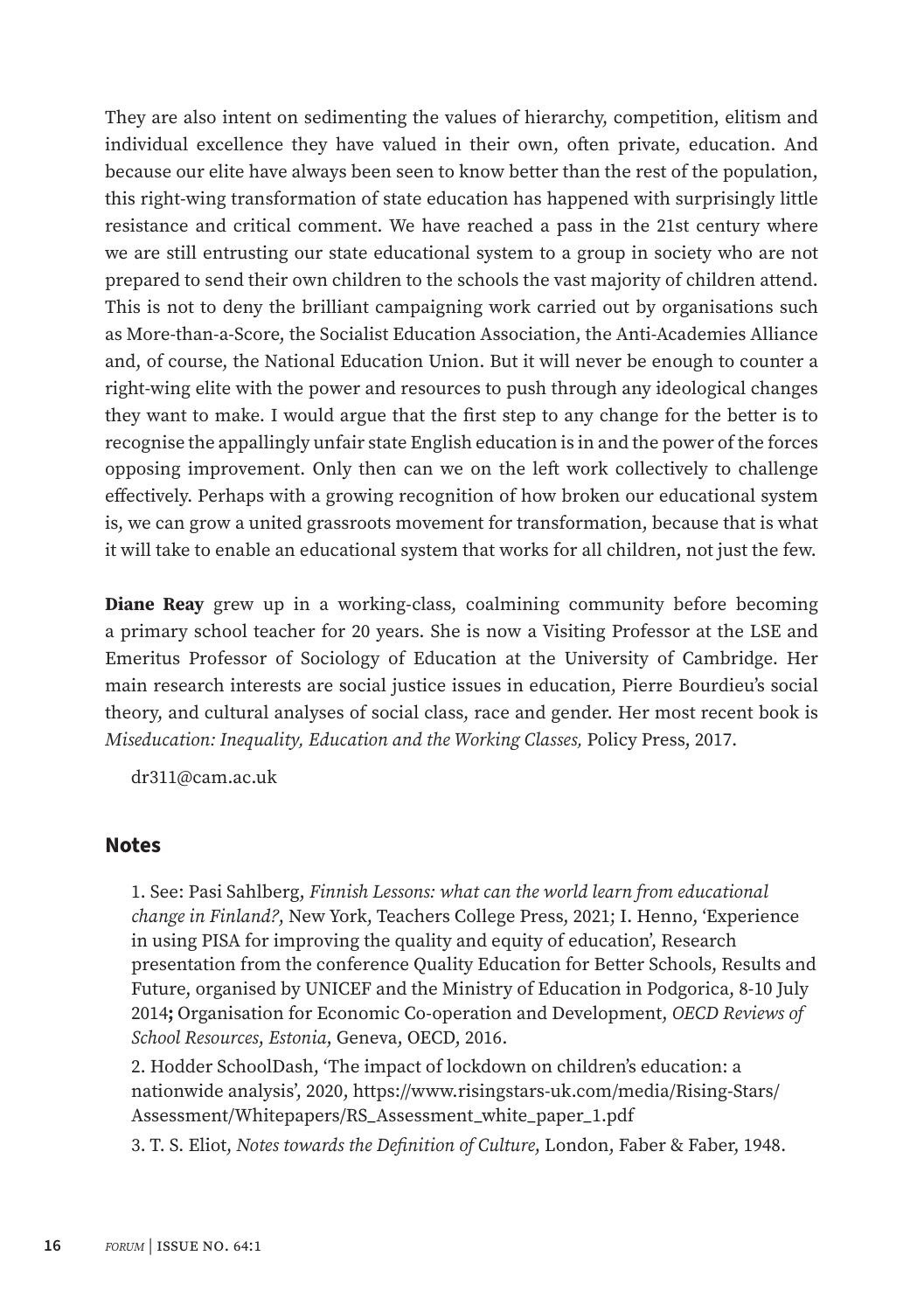4. S. Gamsu, 'Why are some children worth more than others? The private-state [school funding gap in England', 2021, https://www.common-wealth.co.uk/reports/](https://www.common-wealth.co.uk/reports/why-are-some-children-worth-more-than-others) why-are-some-children-worth-more-than-others

5. L. Sibieta, *The growing gap between state school and private school spending*, London, Institute for Fiscal Studies, 2021.

6. David Kynaston and Francis Green, *Engines of Privilege: Britain's private school problem*, London, Bloomsbury Publishing, 2019.

7. Brian Jackson, *Streaming: an education system in miniature*, London, Routledge & Kegan Paul, 1964.

8. *Ibid*., p135.

9. Reclaiming Schools, 'Ofsted beyond repair: alternatives for school evaluation', [2019, https://reclaimingschools.org/](https://reclaimingschools.wordpress.com/)

10. D. Reay, *Miseducation*, Bristol, Policy Press, 2017.

11. Organisation for Economic Co-operation and Development, 'PISA 2018 results [\(volume III\): what school life means for students' lives', 2019, p120, https://www.](https://www.oecd-ilibrary.org/education/pisa-2018-results-volume-iii_c414e291-en) oecd-ilibrary.org/education/pisa-2018-results-volume-iii\_c414e291-en

12. *Ibid*., p158.

13. The Children's Society, *The Good Childhood Report*, London, The Children's Society, 2020.

14. See C. Richards, 'More outstanding nonsense: a critique of Ofsted criteria', *FORUM*, 57(2), 2015, pp233-238 and Mary Bousted, 'Ofsted: a problem in search of a solution', *FORUM*, 62(3), 2020, pp433-444.

15. Universities' Council for the Education of Teachers, *DfE consultation on the review of the ITE market: UCET response*, London, UCET, 2021.

16. T. Prosser, *What's in it for me? Self-interest and political difference*, Manchester, Manchester University Press, 2021; Matthew Watson, 'Brexit, the left behind and the let down: the political abstraction of "the economy" and the UK's EU referendum', *British Politics*, 13, 2018, pp17-30**.**

17. W. Davies, *This is Not Normal: the collapse of liberal Britain*, London, Verso, 2020.

18. See R. Verkaik, *Posh Boys*, London, Oneworld, 2018 and C. Maxwell & P. Aggleton, 'The bubble of privilege. Young, privately educated women talk about social class', *British Journal of Sociology of Education*, 31(1), 2010, pp3-15.

[19. Keir Starmer, Labour Party conference, 29 September 2021, https://www.](https://www.youtube.com/watch?v=cpuBijRqEmU) youtube.com/watch?v=cpuBijRqEmU

20. M. Clarke, C. Haines Lyon, E. Walker, L. Walz, J. Collet and K. Pritchard, 'The banality of education policy: discipline as extensive evil in the neoliberal era', *Power and Education*, 2021[, https://doi.org/10.1177/17577438211041468.](https://doi.org/10.1177/17577438211041468)

21. Department for Education, 'Guidance: behaviour hubs', 2020,

 [https://www.gov.uk/guidance/behavio](https://www.gov.uk/guidance/behaviour-hubs)ur-hubs.